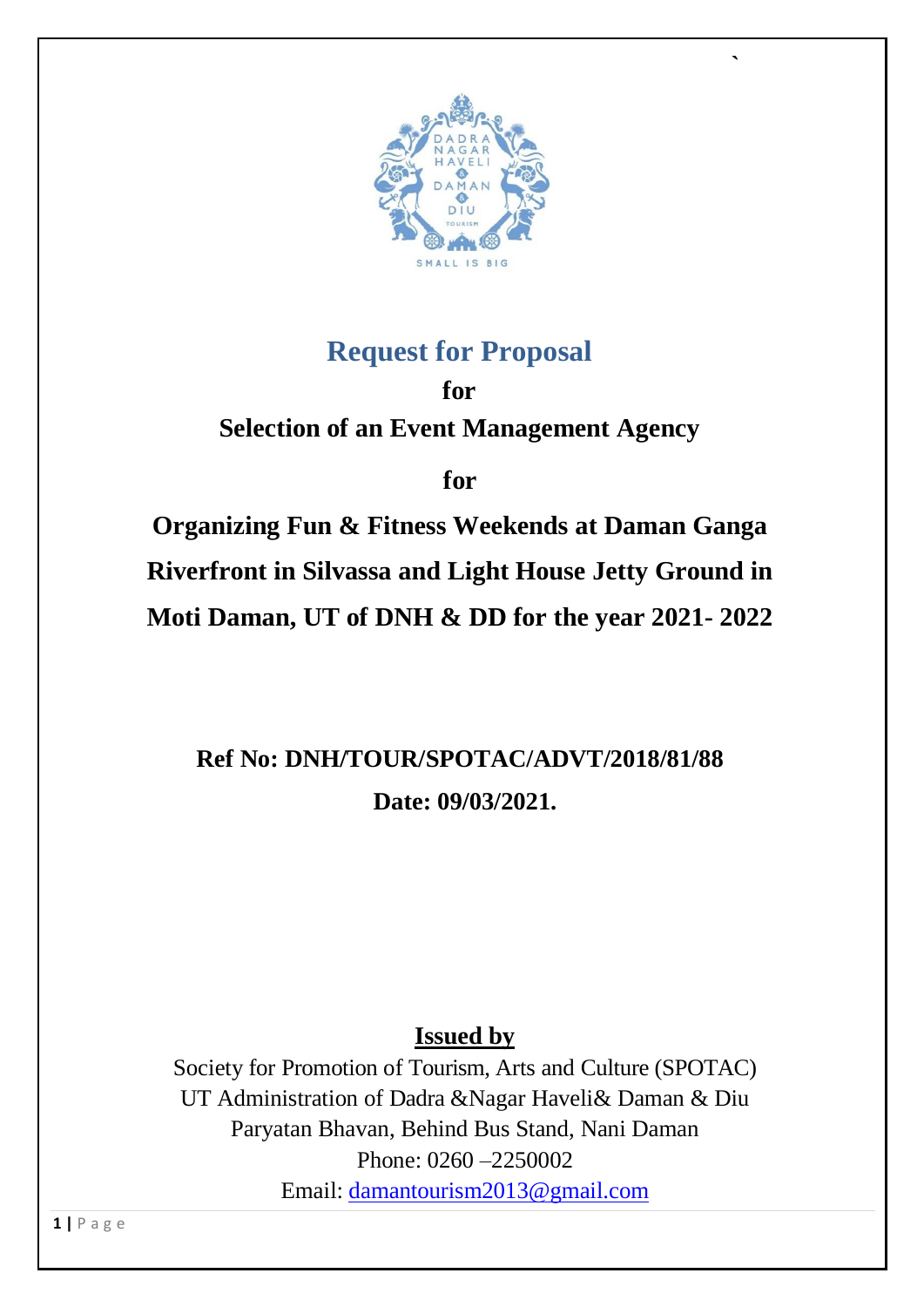# **INDEX**

| <b>Section</b> | <b>Description</b>                                                           | Page No.  |
|----------------|------------------------------------------------------------------------------|-----------|
| Section 1      | Notice Inviting Tender                                                       | $3 - 4$   |
| Section 2      | <b>General Notice</b>                                                        | $5 - 6$   |
| Section 3      | <b>Tender Form</b>                                                           | $7 - 8$   |
| Section 4      | <b>General Terms and Conditions</b>                                          | $9 - 11$  |
| Section 5      | Scope of Work                                                                | $12 - 16$ |
| Section 6      | <b>Instructions to Bidder</b>                                                | 17        |
| Section 7      | <b>Financial Bid Format</b><br>(to be submitted online only).                | 18        |
| Appendix - I   | List of Weekend dates for Conducting the<br>program for the year 2021 -2022. | 19        |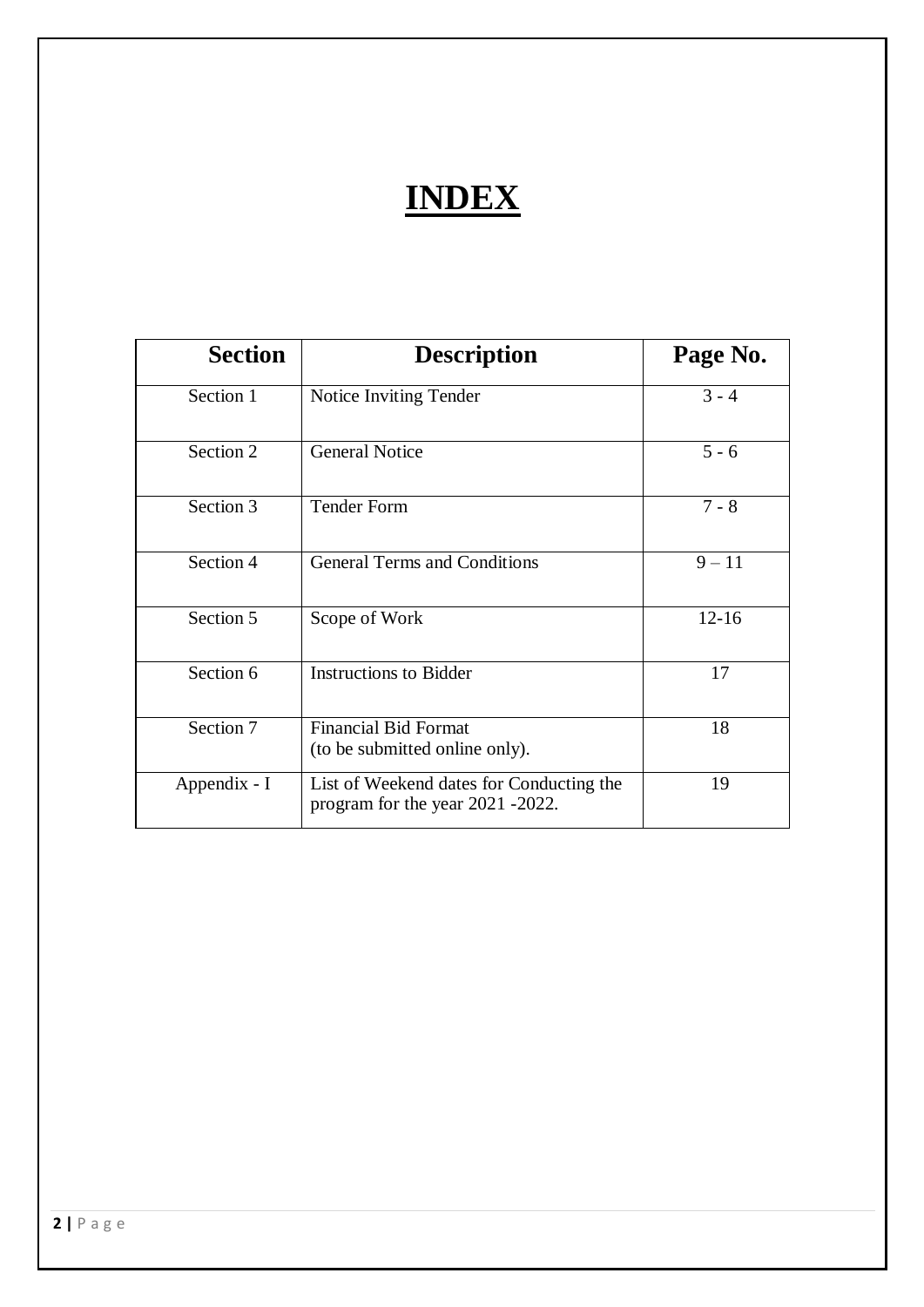## **U.T. ADMINISTRATION OF DADRA & NAGAR HAVELI& DAMAN & DIU. SOCIETY FOR PROMOTION OF TOURISM, ARTS AND CULTURE (SPOTAC), DEPARTMENT OF TOURISM, UT OF DNH & DD.**

### **SECTION-1 {NOTICE INVITING TENDER (NIT)}**

#### **Tender No. DNH/TOUR/SPOTAC/ ADVT/2018/ 81/88 Dated: 09/03/2021**

- **1.** The Member Secretary (SPOTAC), Department of Tourism, Silvassa, on behalf of president of India invites **ONLINE TENDER** from various event management agencies/ companies/ firms to participate in two tier bid systems for Organizing Fun & Fitness Weekends at Daman Ganga River Front, Silvassa and Light House Jetty, Sea Front, Moti Daman.
- **2. Name of Services**: Organizing Fun & Fitness Weekends at Daman Ganga River Front, Silvassa and Light House Jetty, Sea front, Moti Daman for a period of 01 year. (i.e., 09 months).
- **3. Commencement of work:** The date of receipt of Work order shall be considered to be the date of commencement of work.
- **4. Quantity & Specification:** As per Scope of Work.

| 5. | Tender schedule is as follows: |  |
|----|--------------------------------|--|
|    |                                |  |

| 1. | Cost of Tender Document (Non-Refundable)              | $Rs. 2000/-$             |
|----|-------------------------------------------------------|--------------------------|
|    | in form of Demand Draft.                              |                          |
| 2. | <b>Earnest Money Deposit</b>                          | Rs. $65,000/-$           |
|    | in form of DD/FDR only                                |                          |
| 3. | <b>Bid Document Downloading Starts</b>                | $10/03/2021 - 1630$ Hrs. |
| 4. | Closing date and time for submission of tender online | 31/03//2021 -1130 Hrs.   |
|    | and important documents offline                       |                          |
| 5. | Tender opening date & time (Technical Bid)            | 31/03/2021-1200 Hrs.     |
| 6. | Tender opening date & time (Financial Bid)            | will be intimated later  |

**6. Earnest Money Deposit (EMD)**: **Rs. 65,000/-** (Rupees Sixty Five Thousand only). EMD shall be accepted from the participating firm only in the form of Demand Draft and FDR only. Signed and scanned copy of Tender fees and EMD must be uploaded on [www.ddtenders.gov.in](http://www.ddtenders.gov.in/) EMD shall be valid for 180 days from the date of opening of tender.

#### **7. Security Deposit**

Security Deposit for an amount equivalent to 3% of the Tender Value rounded off to the next Lakh shall be furnished before signing of the contract in form of a Bank Guarantee substantially in the form specified in this document.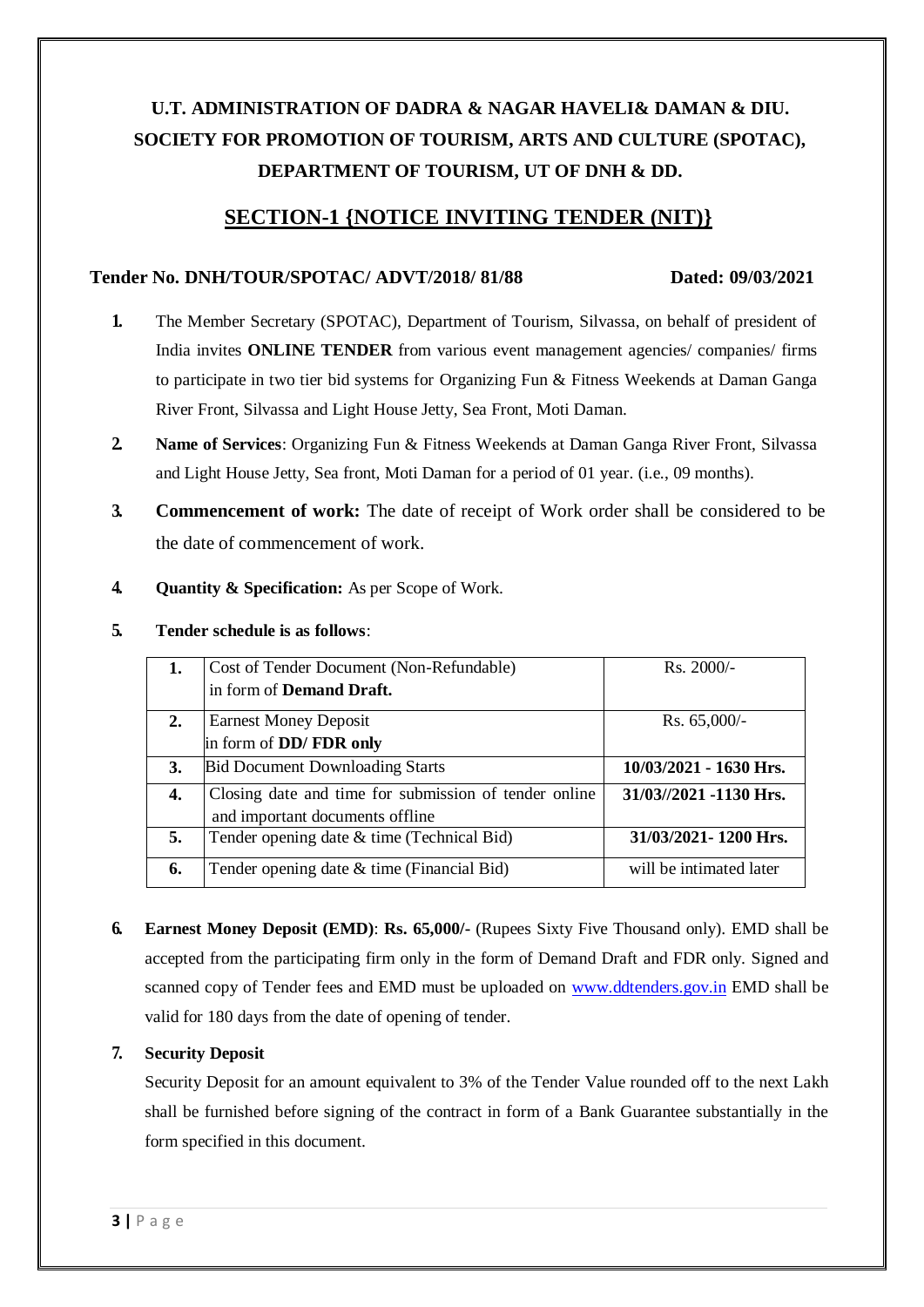For the successful bidder, the Security Deposit shall be retained by the Tender Inviting Authority until the completion of the Event and be released within 90 days after the completion of the Event.

The Security deposit shall be forfeited in the following cases: -

- a) If a Bidder engages in any of the Prohibited Practices specified in this RFP
- b) If the Bidder is found to have a Conflict of Interest as specified in this RFP
- c) If the Selected Bidder commits a breach of the terms and conditions prescribed in this RFP.
- **8.** The bidder shall download the **Tender Enquiry Document** from https://ddtenders.gov.in Bidder shall upload their tender ONLINE through https://ddtenders.gov.in, along with scanned copies of EMD and Tender Fees as Demand Draft & FDR as mentioned above. **Hard copies of all the relevant documents must be submitted in the office of Member Secretary (SPOTAC), Department of Tourism, Nr. Taxi Stand, Nani Daman on or before the closing date of the tender.**
- **9.** Demand Draft for tender document cost may be issued in the favor of **"Member Secretary (SPOTAC)DNH &DD"** and payable at Daman.
- **10.** Accepting Authority:-

Accepting Authority: Member Secretary (SPOTAC), Society for Promotion of Tourism Art and Culture, Department of Tourism, (Paryatan Bhawan), Nani Daman – 396 210 Daman, UT of DNH & DD, Phone: 0260 2250002.

> **Sd/- Member Secretary (SPOTAC) DNH & DD**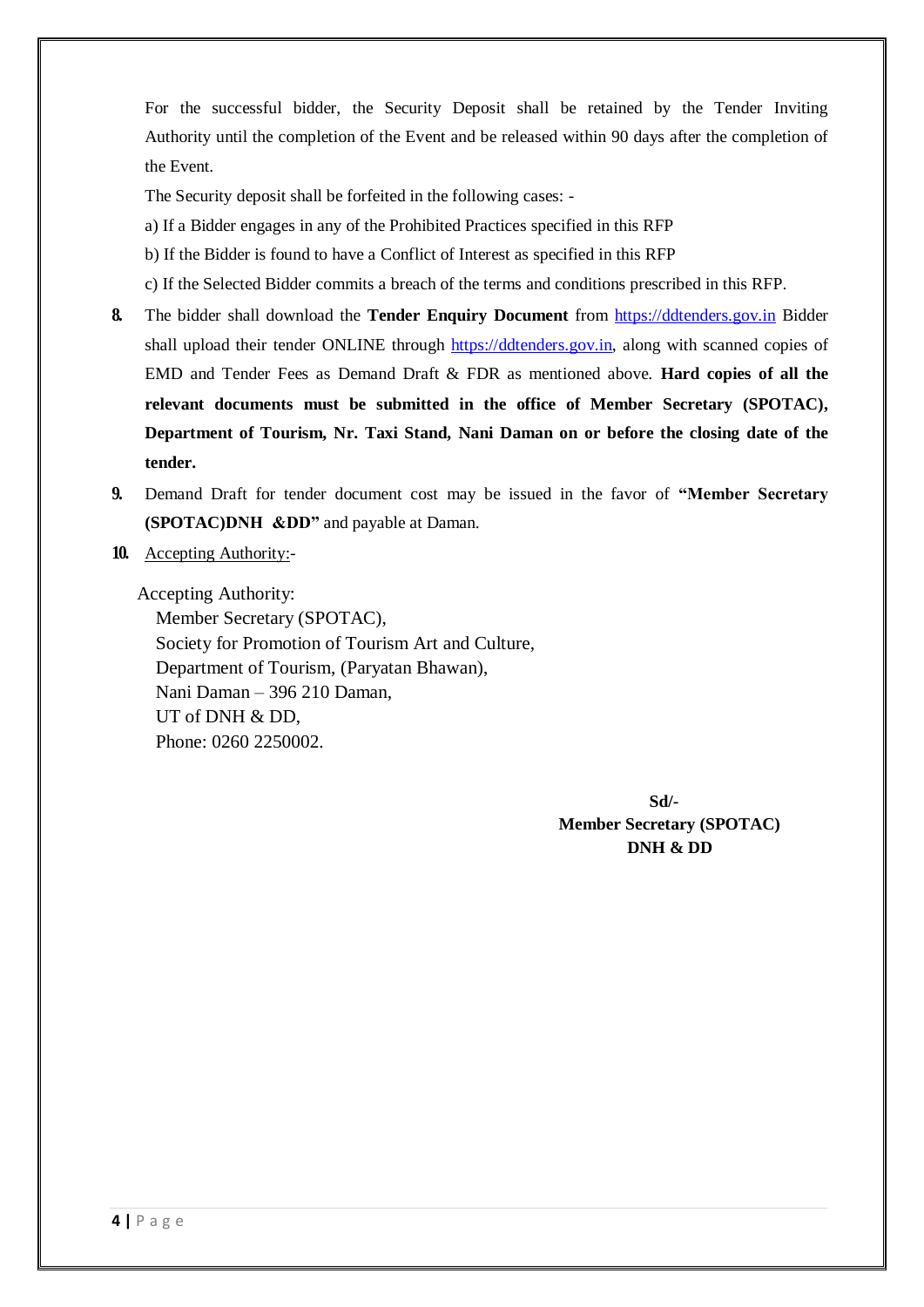#### **SECTION – 2 (GENERAL NOTICE)**

- A. RFP through two tier bid system is invited by the Society for Promotion of Tourism, Art and Culture (SPOTAC), Department of Tourism, Dadra & Nagar Haveli& Daman & Diu for **Selection of an Event Management Agency for Organizing Fun & Fitness Weekends at Daman Ganga River Front, Silvassa and Light House Beach, Moti Daman** for U.T Administration of Dadra & Nagar Haveli& Daman & Diu. Interested agencies, may submit the bids online which are available on web portal [www.ddtenders.gov.in.](http://www.ddtenders.gov.in/)
- B. Hard copy of technical bid is to be submitted in tender box kept at the office of the Member Secretary (SPOTAC), Department of Tourism, Nr. Taxi Stand, Nani Daman, UT of Dadra and Nagar Haveli& Daman & Diu, on or before 31/03/2021upto 1130 hrs. and the same documents can be send by RPAD/Speed Post, however, Tender inviting Authority shall not be responsible for any postal delay.
- C. E.M.D. of Rs- 65,000/- (Rupees Sixty Five Thousand only ) will be accepted in the form of FDR/ DD in the prescribed format in favor of the Member Secretary (SPOTAC), DNH & DD from any Nationalized / Scheduled bank.
- D. Tenderer should submit all the mandatory documents/certificates in a sealed envelope.
- E. No other documents should be enclosed in this Envelope.
- F. All the copies of documents/ Certificates required to be submitted should be duly Self attested. Documents/certificates without attestation enclosed with the Tender will not be considered. A Tender not bearing signature with rubber stamp of the firm of the tenderer on all page / documents accompanying, will be rejected.
- G. Physical tender (with all documents along with tender fees and EMD will be accepted by this office up to dated 31/03/2021 till 1130 Hrs. and same will be opened on dated 31/03/2021 at1200 Hrs.
- H. Right to reject any or all the tenders without assigning any reason there of is reserved by the undersigned.
- I. The submission of the Tender by Tenderer implies that he/ she has read these instructions and conditions of the contract etc., and he/ she has made himself/ herself aware of the scope &specification of the work to be executed.
- J. The rates shall be quoted in the **BOQ (ONLINE ONLY).**
- K. The rates quoted should be firm, price variation will not be applicable, and the final rate should be quoted including of all applicable taxes and service charges.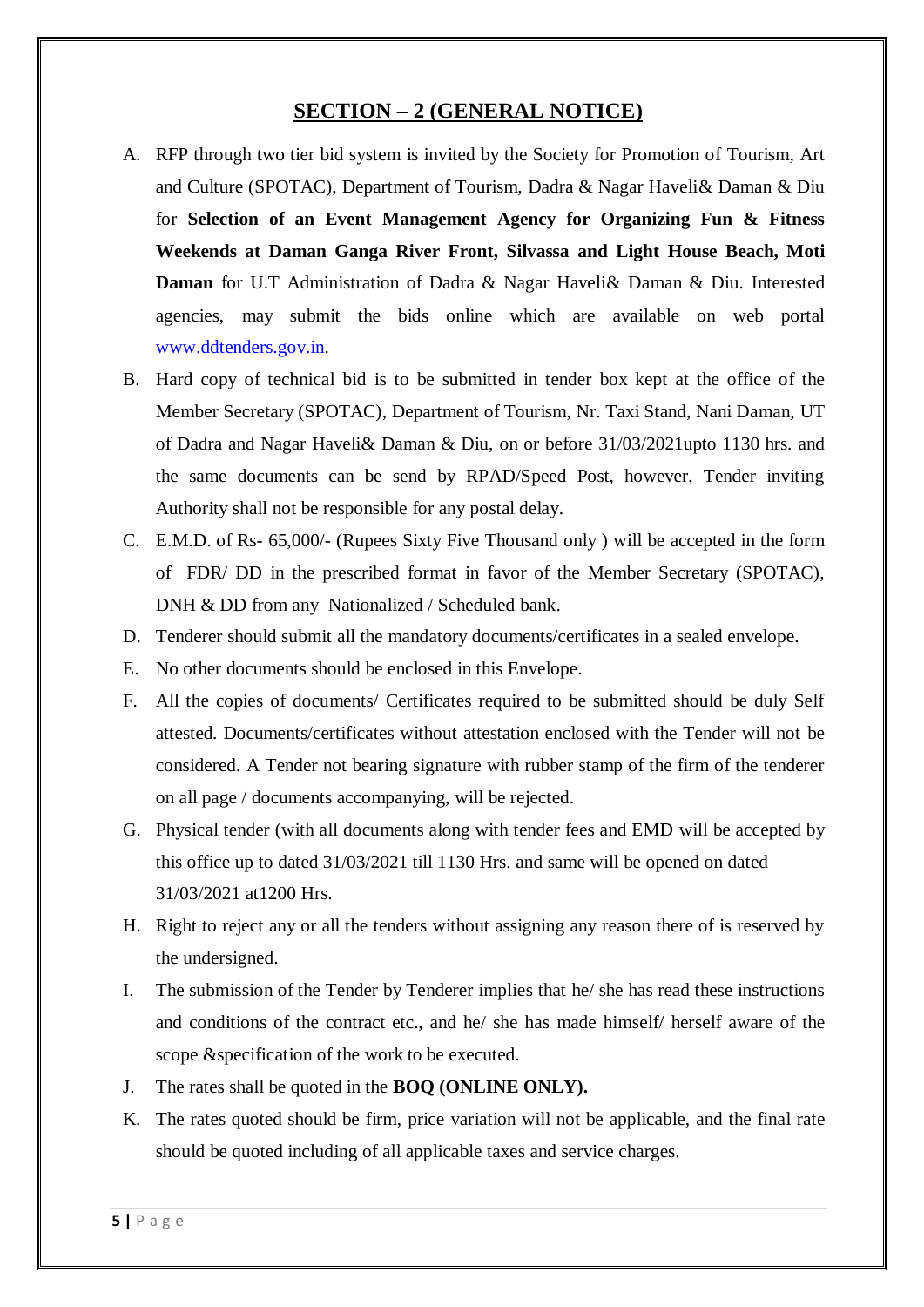#### **ELIGIBILITY & QUALIFICATION CRITERIA (MANDATORY DOCUMENTS): -**

- A. Tender fees (non-refundable) and EMD in form of Demand Draft/ FDR only.
- B. MSME certificate to be compulsorily submitted for exemption of EMD.
- C. The Bidder can be a sole Proprietorship firm / a Partnership firm/ limited liability partnership/a Company incorporated under the Companies Act 1956 / 2013/ any other legal person.
- D. The bidder should have an experience of having successfully completed the work of organizing an events/festival during last seven years ending on the last day of the month previous to the one in which the following works are invited.
	- Three similar completed works costing not less than 5 Lakhs.

#### OR

Two similar completed works costing not less 7.5 Lakhs.

#### OR

One similar completed works costing not less 15 Lakhs.

**\*** *Similar works of organizing events/festivals only shall be considered. Work Order from Central Government/State Government/Semi-Government/PSUs/ Private Companies/ Individual persons shall be considered.*

- E. Average annual financial turnover of the agency shall be at-least 15 Lakhs in last 3 years. (Chartered Account certificate).
- F. Income tax return of last three years.
- G. Proof of Goods and service tax registration certificate.
- H. Copy of PAN.
- I. Copy of Company registration certificate, in case of company.
- J. An undertaking that the firm/agency is not blacklisted/debarred from any Government organization/Department on the firm/agency's letterhead.
- K. The entire RFP (tender Document) should be duly signed & stamped on all pages.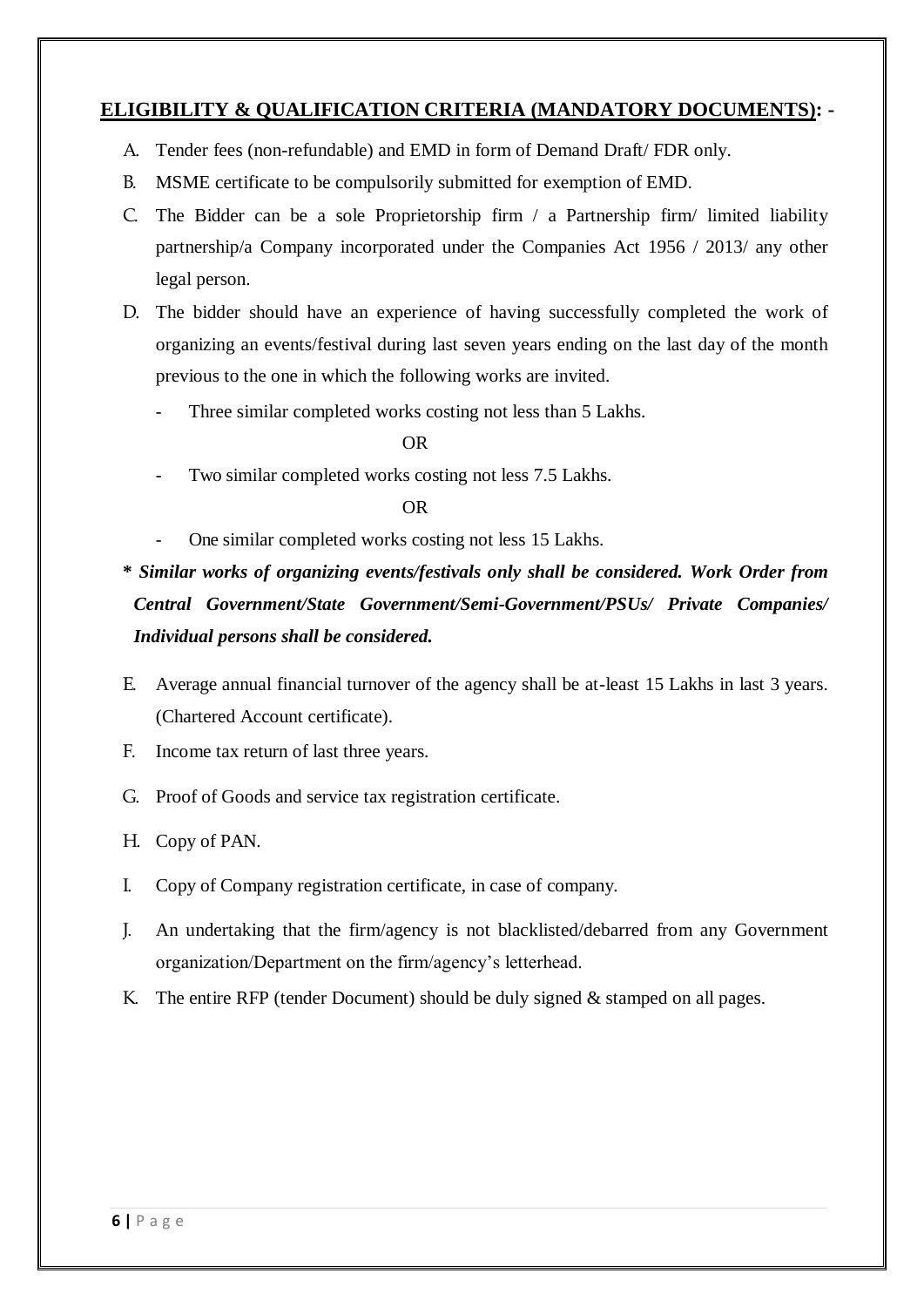#### **SECTION- 3 (TENDER FORM)**

**(**For all the terms & conditions of tender document are acceptable to bidder**)**

#### To

Member Secretary (SPOTAC), Society for Promotion of Tourism, Arts and Culture, Department of Tourism Shaheed Chowk, Char Rasta, Silvassa-396230 UT Administration of Dadra & Nagar Haveli& Daman & Diu

Ref No. Dated \_\_\_\_\_\_\_\_\_\_

I/We, the undersigned have examined the above-mentioned tender document, including amendment/corrigendum no. \_\_\_\_\_\_\_\_\_\_\_, dated \_\_\_\_\_\_\_\_\_\_\_\_\_\_ (*if any*), the receipt of which is hereby confirmed. We now offer to create and submit the *services in* conformity with your above referred document.

If our tender is accepted, we undertake to perform the services as mentioned in tender document with the delivery schedule specified in the "Scope of Work" of tender document.

I/We further confirm that, if purchase order placed with us, we shall provide you with a performance security of required amount in an acceptable form for due performance of the contract.

I/We agree to keep our tender valid for acceptance as required in tender document or for subsequently extended period, if any, agreed to by us. I/We also accordingly confirm to abide by this tender up to the aforesaid period and this tender may be accepted any time before the expiry of the aforesaid period. I/We further confirm that, until a formal contract is executed, this tender read with your written acceptance thereof within the aforesaid period shall constitute a binding contract between us.

I/We further understand that you are not bound to accept the lowest or any tender you may receive against your above-referred tender enquiry.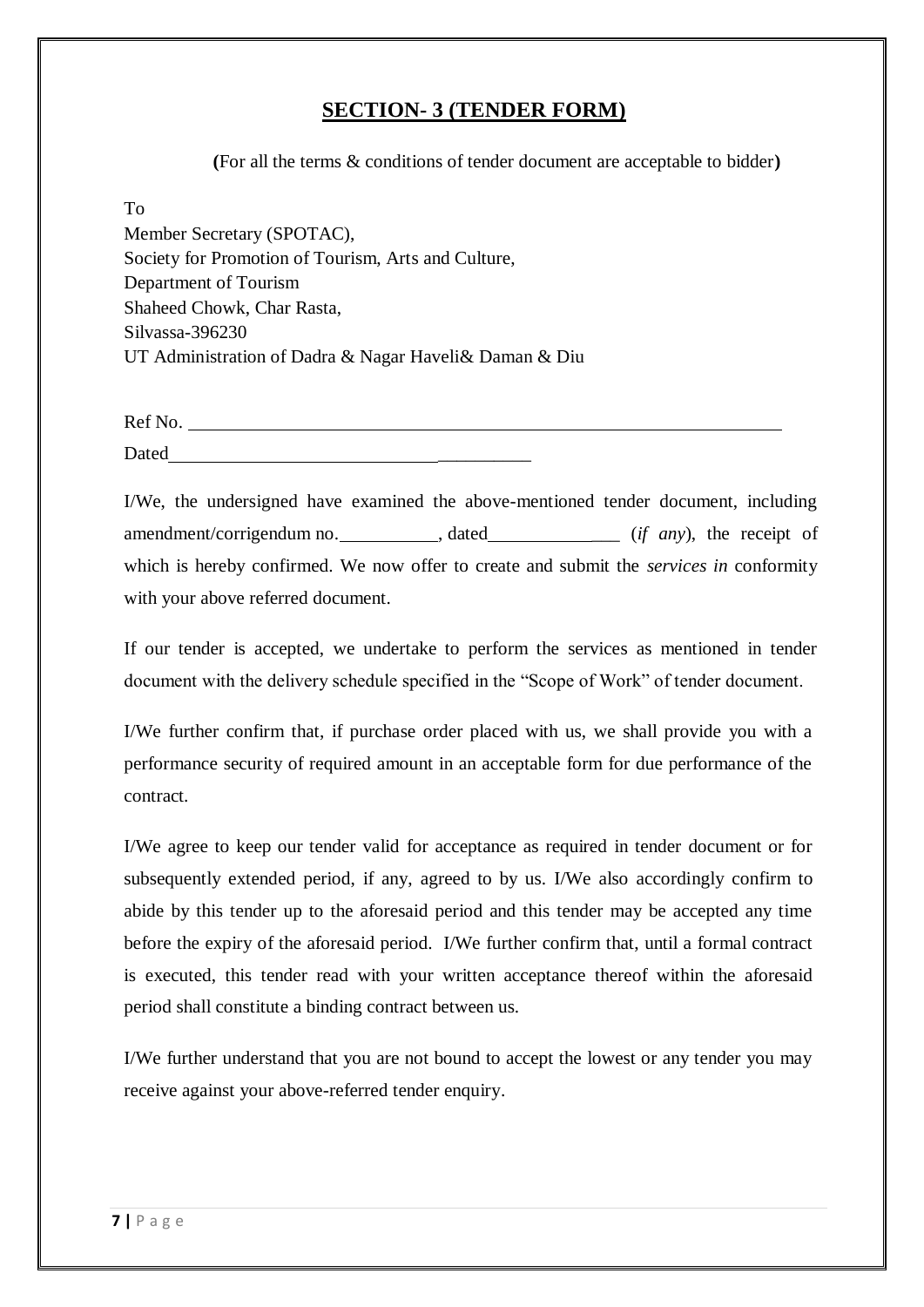We confirm that we qualify all the eligibility criteria & terms and conditions specified in the RFP of Selection of an event management agency for "Organizing Fun & Fitness Weekends for the year 2021- 2022 at Daman Ganga River Front, Silvassa and Light House Jetty Ground, Moti Daman for UT of DNH & DD" as on date.

I/We confirm that we fully agree to the terms and conditions specified in above mentioned TE document, including amendment/ corrigendum etc. if any.

(Signature with Date) (Name and Designation)

To Be Signed by the Proprietor / All Partners of the Firm or Agencies/ Directors of the Company under its Common Seal.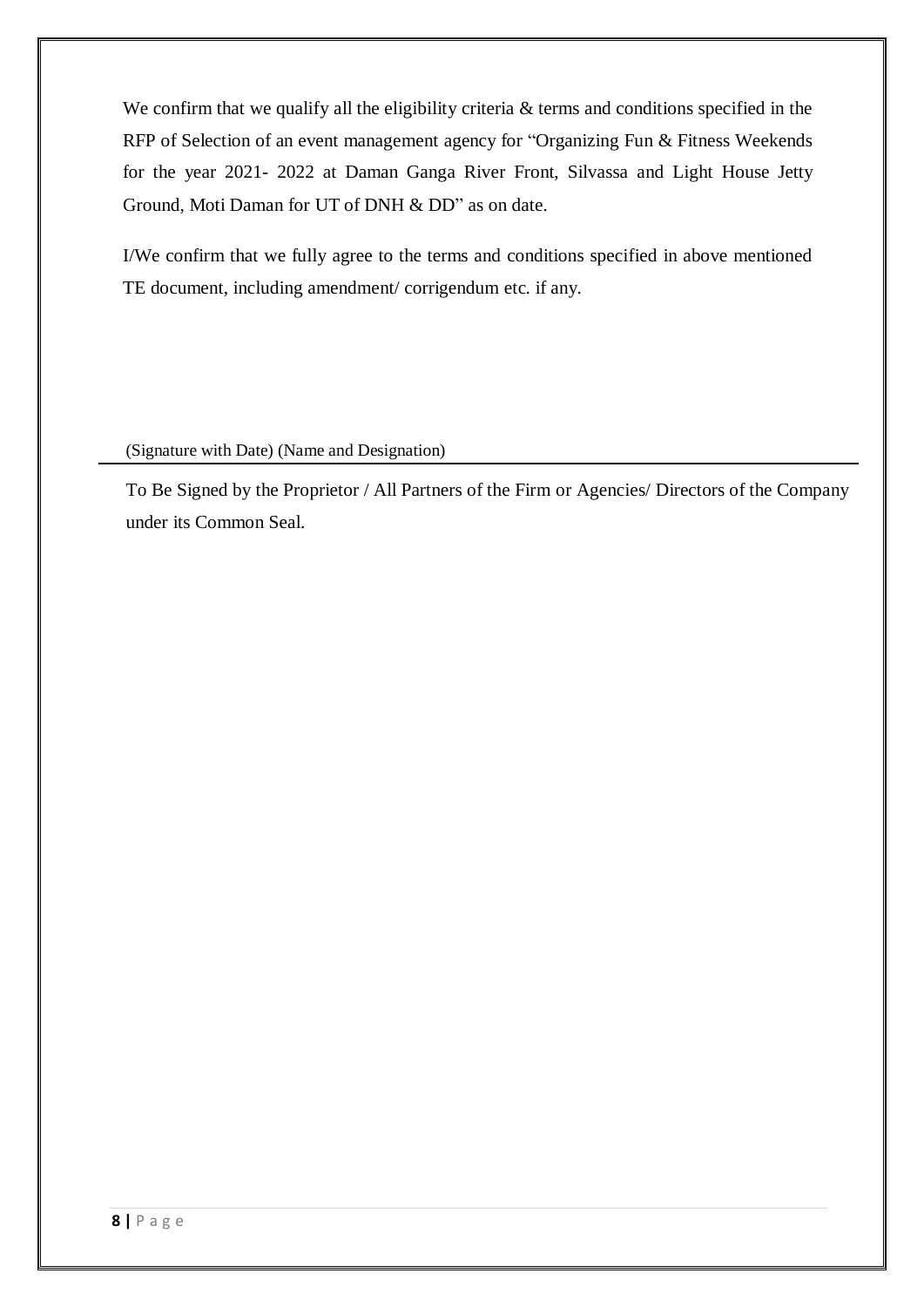#### **SECTION – 4 (GENERAL TERMS & CONDITIONS)**

- A. **The services are to be provided for Organizing Fun & Fitness Weekends at Daman Ganga River Front, Silvassa and Light House Jetty Ground, Moti Daman, Daman for a period of 01 year i.e., from April 2021 till March 2022. The list of dates is mentioned at Appendix I.**
- B. During the monsoon season, the activities/ weekend program will be kept closed/ at halt from **01 stJuly 2021 till 30th September 2021)** i.e., 3 months in a year.
- C. In case of cancellation of fun & fitness activities on any weekend due to any sort of natural calamity, or execution of any Administrative event/ function/ program, the agency will have to make a note of missed programs and carry forward the same program in future as per the directions of the department, at no extra cost.
- D. The final total amount filled in the financial bid will be inclusive of all taxes and Service charges as mentioned the financial bid.
- E. The rates should be quoted by the firm who have ready manpower, equipment's and are able to provide them as directed by the department after the issue of clear supply order by the department.
- F. In case of cancellation of fun & fitness activities on any weekends or in addition to any Administrative functions/ program/ events, etc., the same sound system and team may be taken into use.
- G. Any changes in program will be known in advance by the official of Tourism Department.
- H. The agency should submit all the photographs of morning and evening activities to the concerned officer of the department and on official email **[dnhtourism@gmail.com](mailto:dnhtourism@gmail.com)** and [damantourism2013@gmail.como](mailto:damantourism2013@gmail.com)n timely basis for department's record.
- I. The agency should make sure that all the tourists and participants visiting there should follow all the SOP's for prevention of COVID-19 disease (Such as compulsory wearing of masks, social distancing, use of sanitizers, etc. as per the norms laid down by Government of India from time to time.
- J. The work should be as per specification given in this tender document.

#### **DURATION OF CONTRACT: -**

The contract will be initially for a period of One (01)year (i.e., 78 Days or 39 weekends in a period of 09 months) from the date of work order. The program will be remained closed for 03 months in the monsoon season for public safety.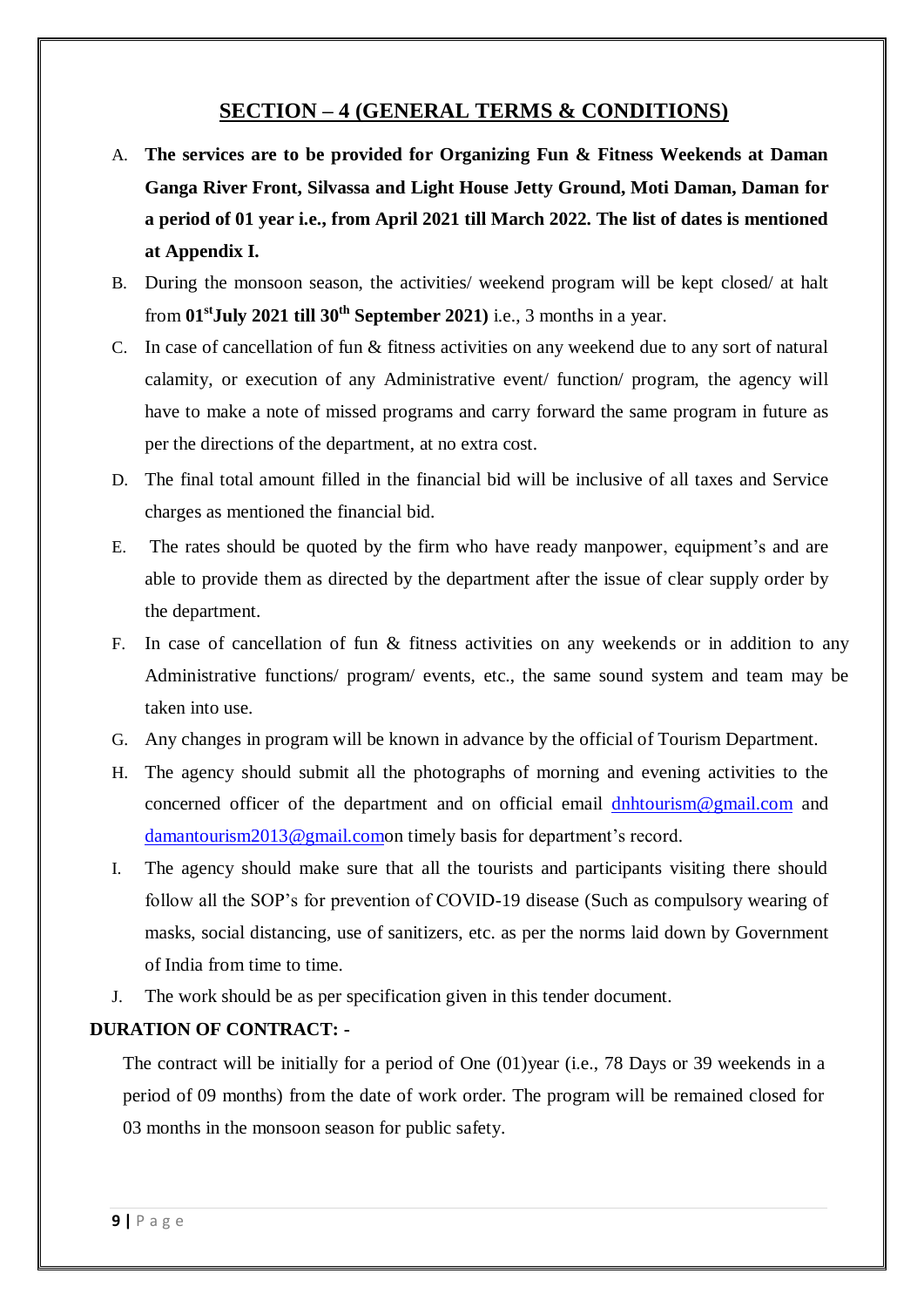#### **PAYMENTS**: -

The agency shall submit bills on Quarterly basis, after successful completion of three (03) months within five days after expiry of the  $03<sup>rd</sup>$  month to the department for the due amount. The payment to the successful agency shall be released on satisfactions of the representative of the office.

#### **TERMINATION OF CONTRACT: -**

If the work is found to be unsatisfactory during the contract period or if the contractor commits defaults in complying with any of the terms and conditions of the contract, SPOTAC, DEPARTMENT OF TOURISM, DNH & DD reserves the right to terminate the contract any time with or without notice and can get the work done by another agency at the risk and cost of the agency.

#### **ARBITRATION: -**

In the event of any question, dispute or difference arising under these conditions or in connection with this agreement/ contract except as to any matters or decisions which are specially provided for by these conditions the same shall be referred to the sole arbitration of an arbitrator appointed by DEPARTMENT OF TOURISM, DNH & DD.

#### **TENDER EVALUATION: -**

The bids will be evaluated by the Technical Evaluation Committee duly approved by the competent authority. The Financial Bids of only technically qualified bidders will be opened, and **Successful bidder (L1)** based on lowest financial bid quoted by the agencies shall be awarded the above-mentioned work.

#### **TENDER VALIDITY: -**

The tenders shall remain valid for acceptance for a period of 180 days (one hundred eighty days) after the date of tender opening prescribed in the Tender Document.

#### **AWARD OF WORK: -**

- A. Award of work against the tender is at the sole discretion of the Tender Inviting Authority. Proposal of the successful bidder would form the basis for future negotiations and lead to issuing of a Letter of Award (LOA).
- B. After selection, a Letter of Award (LOA) shall be issued in duplicate, by the Tender Inviting Authority to the successful Bidder and the successful Bidder shall sign and return the duplicate copy of the LOA in acknowledgement thereof. In the event of the duplicate copy of the LOA duly signed by the Selected Bidder is not received by the stipulated date, the Authority may, unless it consents to extension of time for submission thereof, cancel the LOA.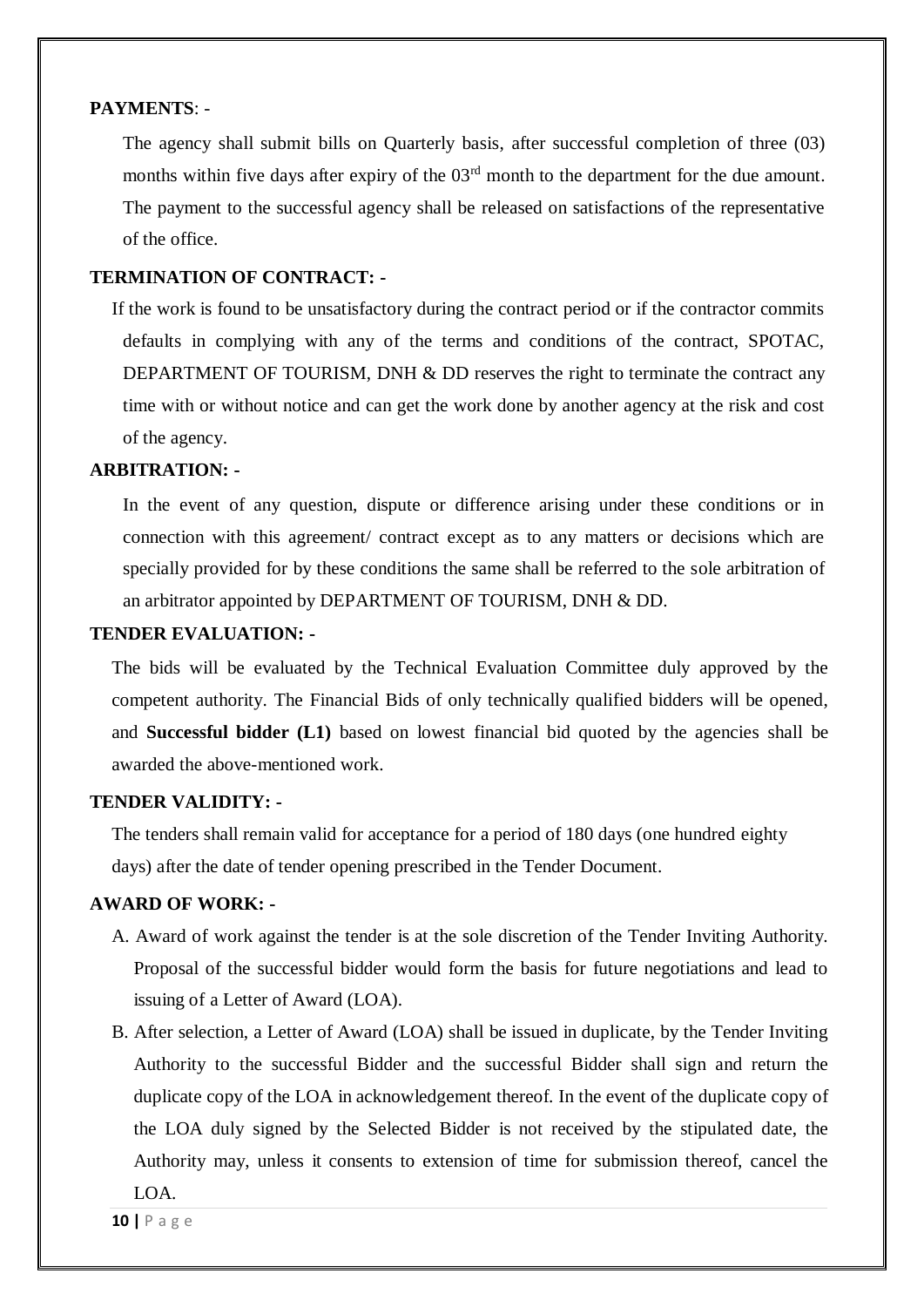C. The Tender Inviting Authority reserves the right to relax any of the conditions of the Tender Document if suitable bidders are not found due to exigency of situation.

#### **SELECTION PROCEDURE:**

- A. The department will evaluate the technical bid on last date of submission. The technical bids of all the bidders will be opened first. The financial bids of the technically qualified bidder will be opened.
- B. The agency, which offers the (L1) Lowest Rate for the below-mentioned scope of work will be awarded the work for Organizing Fun & Fitness Weekends at DNH & Daman for the year 2021- 2022.

#### **GENERAL TERMS: -**

- A. If the agency is required to carry out any work which is not specified in the BOQ or Scope of Work but necessary for maintaining the premises in clean and hygienic condition on any of the weekend, the agency should undertake the same without any additional cost to SPOTAC, DEPARTMENT OF TOURISM, DNH & DD.
- B. The agency shall maintain all necessary record/ registers of the deployed staff such as Age, Gender, Education Qualification, Photos, Contact no's and address proof of the workers.
- C. The agency is also expected to maintain a staff attendance register, inventory register to satisfy the provisions of payments.
- D. The agency shall ensure that none of the visitors or their own workers smokes or consume alcohol or any other intoxicating drugs during their duty hours and off the duty at the premises.
- E. The agency shall ensure that none of the visitors or their own workers indulge in gambling during the program and should not use the premises for any anti-social or unlawful activities.
- F. The agency shall ensure that all workers engaged by them in the premises behave courteously with the visitors/ tourists/ senior citizens and employees of Department of Tourism, DNH & DD.
- G. In case of any dispute arising out of your contract, it will be in the jurisdiction of court in Daman only.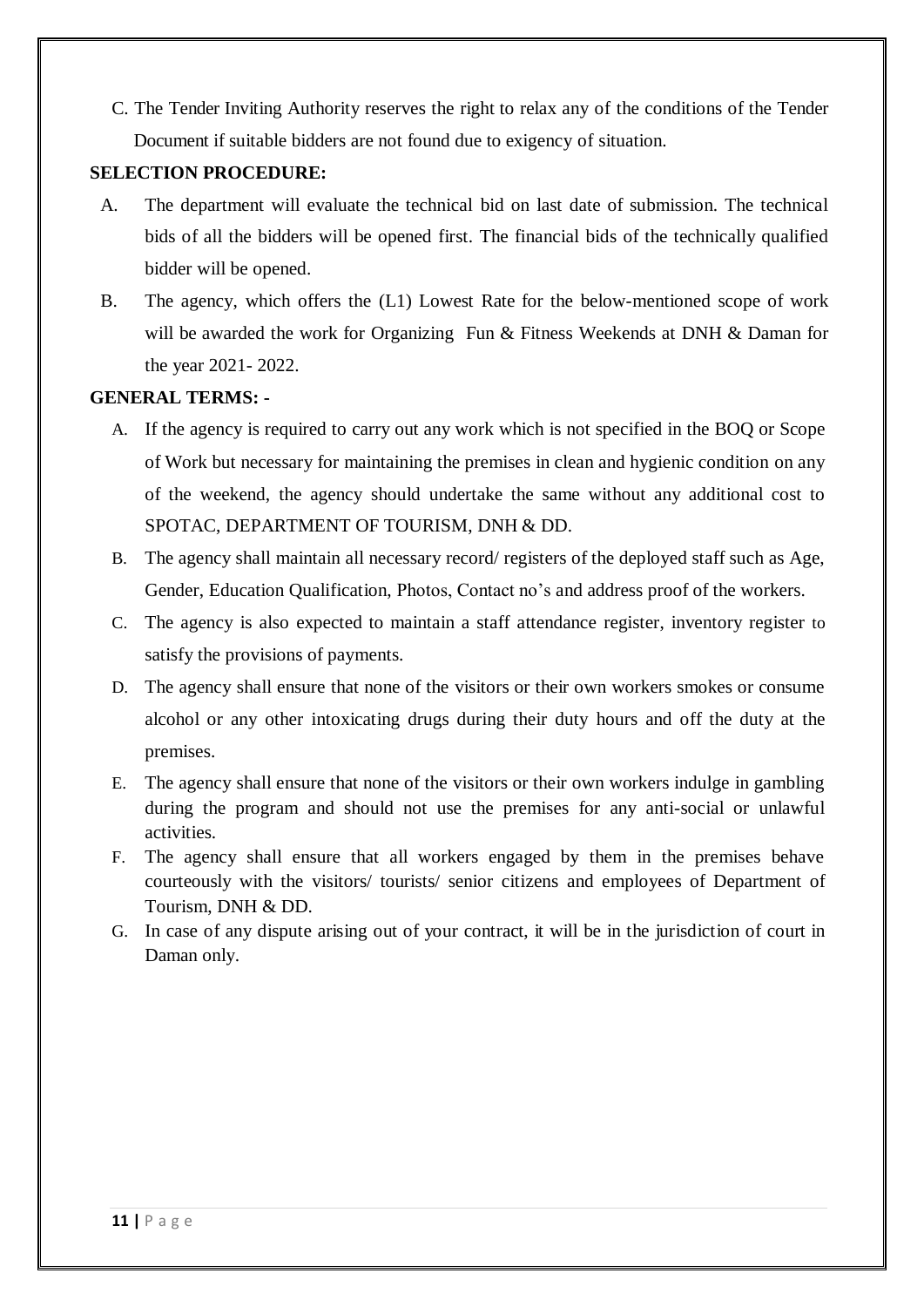#### **SECTION – 5 (SCOPE OF WORK)**

- A. The Location for the said program can be changed at both the places as per the information/ instruction received by the Department under any circumstances.
- B. The Agency should appoint a separate contact person for both the places with whom the participants, and tourists can contact them for registering themselves and for providing information related to the program. The contact no. (sim card) will be then surrendered to the department after the contract finishes.
- C. The agency has to install 02 (two) boards of size 05 x 10 Vertical with MS steel frame/ stand at Daman venue for information and publicity. The creative design should be provided by the agency and approved by the officials of the Department.
- D. The agency should print 10000 nos. multicolor 2-sided pamphlets and distribute 5000 each in both the territories in various newspaper one time for advertisement and publicity. The matter for pamphlet will be provided by the Department.
- E. The Department of Tourism, DNH will provide Casio, Drum Set and Acoustic Guitar with stands for Daman Ganga River Front, Silvassa. But for venue at Light House Jetty Ground in Moti Daman the agency will have to purchase and provide the instruments for the use of participants.
- F. The agency should ensure that no person, vendor, etc. should sell any items/ products/ services, etc. at both the locations in Silvassa and Daman. The intention of organizing this Fun & Fitness weekend is to provide free of cost entertainment activities and a platform to the local talent/ visitors/ tourists. No commercial activities should be carried on at the venue by the event management agency or any individuals. If any such activities come under the notice of the tender inviting authority, the agency will have to bear the consequences for the same.
- G. The successful agency will have to register for a temporary Electric Connection from Electricity Department (DNHPDCL) at both venues i.e., Daman Ganga River Front in Silvassa, DNH and Light House Jetty Ground, Moti Daman and must make the payments at its own on monthly basis. The agency will have to officially cancel the temporary connection after completion of the contract period.
- H**. Fitness Sessions in Morning: -**

The firm should arrange fitness trainers for Yoga, Zumba, and Gym trainers each and conduct fitness challenges starting from 6 am in the mornings of every weekend (i.e., Saturday & Sunday).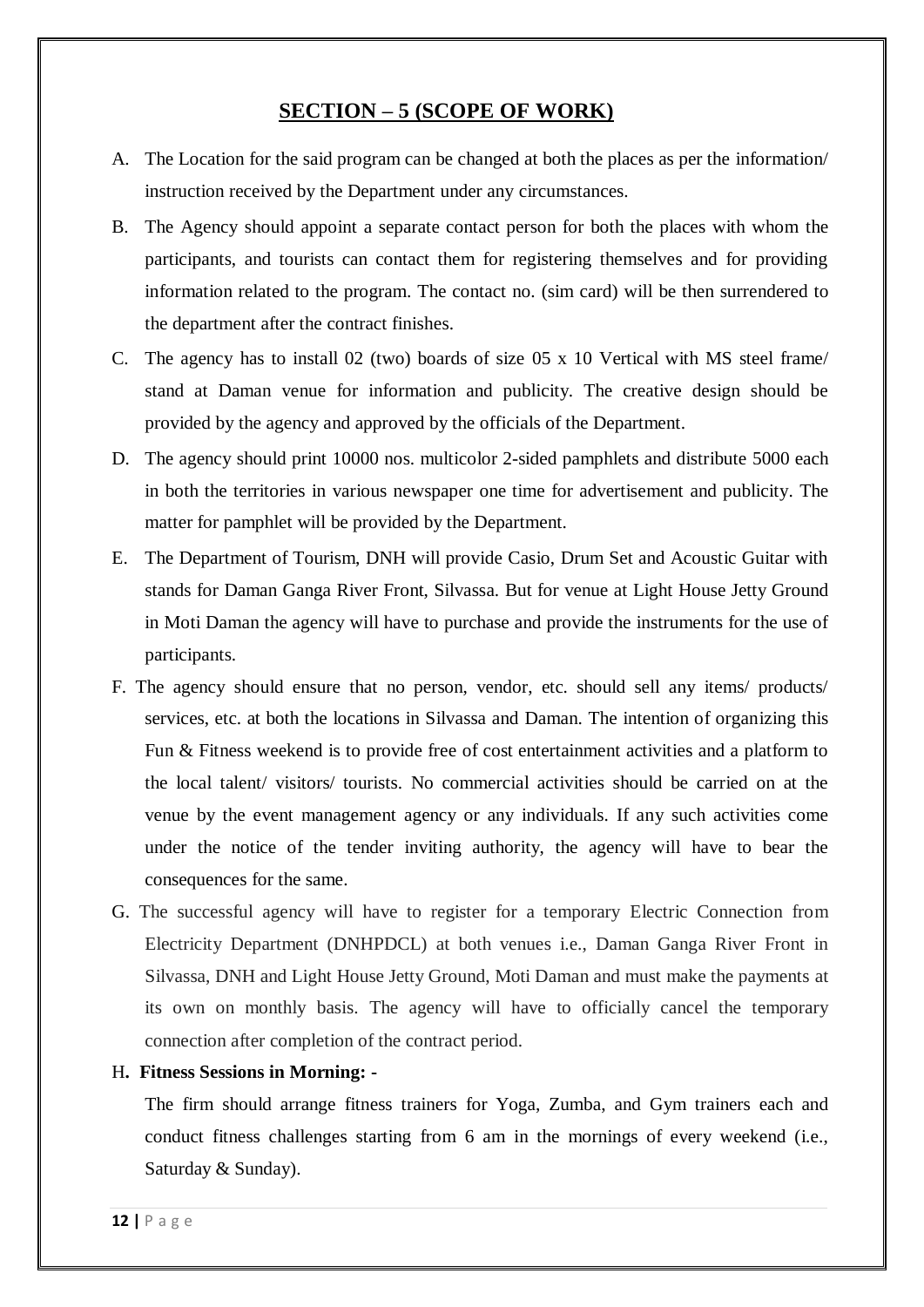- Venue in Daman:- Lawn Area, Behind the Fern Tent City, Nr. Light House Jetty Ground, Moti Daman.
- Venue in DNH:- "Stage 2, Nr. Vandhara Garden, Daman Ganga River Front, Silvassa.
- Timings: 06:00 Am to 08:00 Am. (2 Hours Maximum).
- The Agency should also one time procure yoga mats, Bluetooth trolley speaker and mic for Zumba sessions, and certificate to the  $1<sup>st</sup>$  three winners of fitness challenges and list their names on the leader board as ranked by the trainer. The Procured items such as yoga mats, Bluetooth trolley speakers with mic, any other material purchased for organizing morning sessions will be the property of the Department of Tourism, after the end of the contract.
- I. **Fun & Entertainment Sessions in Evening: -**
	- Timings: 06:30 Pm to 09:00 Pm. (02: 30 Hours Maximum).
	- Venue in Daman: at Light House Jetty Ground, Beside Miramar Café at Sea Front, Nr. Light House Jetty, Moti Daman.(In this regard, a one-time stage and general lightning for the area must be setup on temporary basis of minimum size 20 x 10 ft. for every weekend at the above-mentioned venue. The stage and lights shall be removed or shifted by the agency, in case of any Administrative event. The Department will inform well in advance in such cases. The one time procured items such as stage wooden frames and ply's, light poles, LED Lights for general area, etc. for setup of entertainment sessions in the evening will be the property of the Department of Tourism, after the end of the contract.
	- Venue in DNH: "Stage 2, Nr. Vandhara Garden, Daman Ganga River Front, Silvassa.(In this regard a stage with truss is already setup at Daman Ganga Riverfront, Silvassa for conducting programs).
	- The Procured items such as yoga mats, Bluetooth trolley speakers with mic, any other material purchased for organizing morning sessions will be the property of the Department of Tourism, after the end of the contract.
	- The agency should arrange sound system with mic and stands, Host/Anchor, LED par lights, General Lights, live games by anchor for public on the spot, etc. on or before 06:30 pm on every weekend evening (i.e., Saturday & Sunday). The Anchor should register all the participants name in a register and submit to the department as and when asked. A team to coordinate with anchor, sound, games setup and general public.
	- J. 100 % Cotton yellow color collar t- shirt with logo of Tourism Department, DNH & DD and Fun & Fitness Weekends along with designation of the team member shall be printed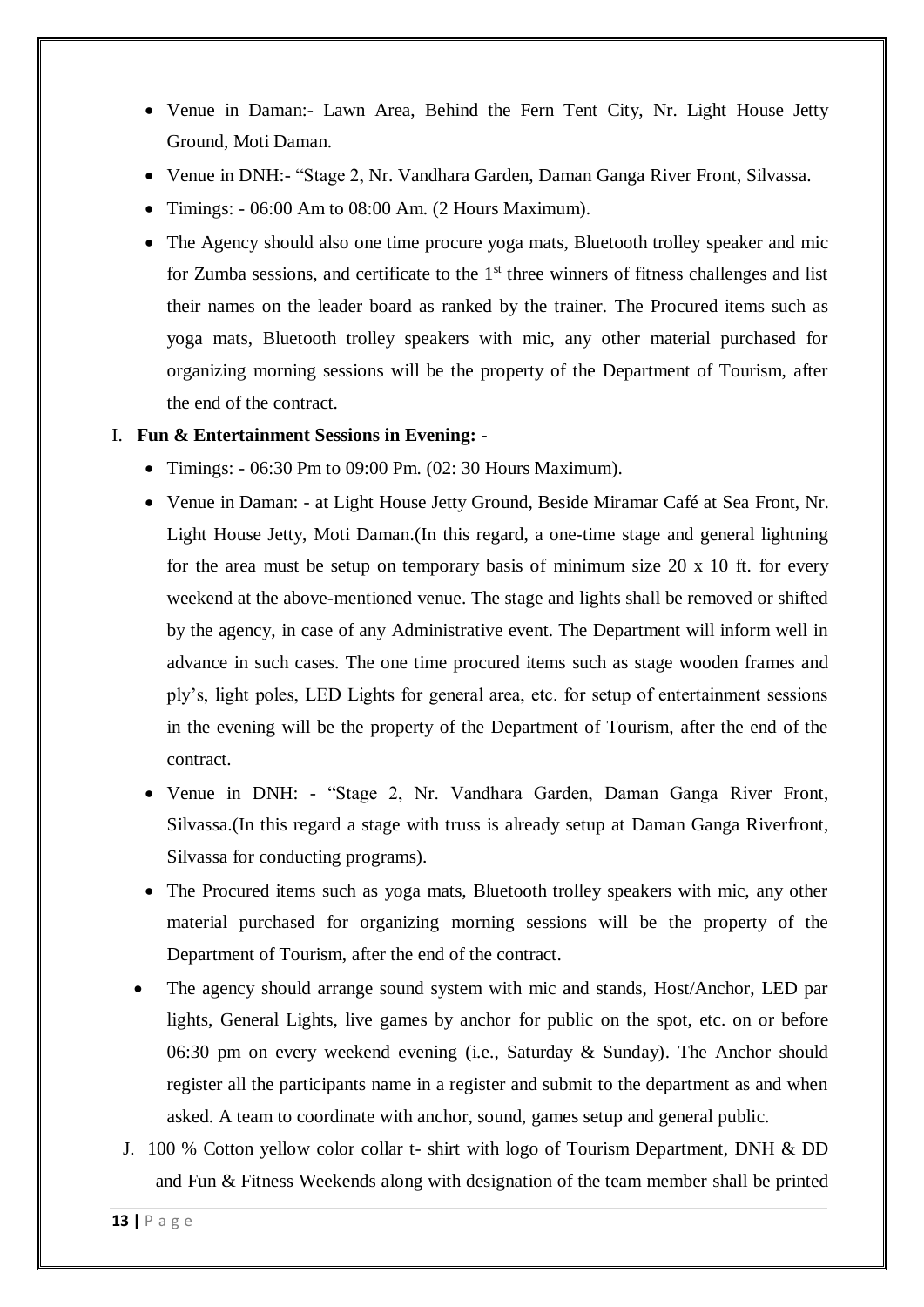and provided to the trainees, anchor, and team of fun & fitness activities by the agency. These t- shirts should be compulsorily worn by the executing staff/ trainers/ anchors/ sound providing team during the event at both the places.

#### K. **Sound & Lights: -**

• Hi Fidelity Sound System & Lights to be provided as mentioned below: -

 *Providing Hi- Fidelity JBL sound system with all requisite materials for Fun & Fitness weekends Silvassa and Daman, 02 Nos High Quality Twitter and Mid (Tower) Watts speakers, 02 Dual Bass woofer/ tibbins speakers - 2000 to 3000 watts), live mixer (Sound craft or higher) - 2D Channel - 1 no's, Drum kit mic set (Shure) - 01 no's, Cordless mics (Shure) - 02 no's, Wired mics - ( High Quality) - 02 no's, Stands for mic (big & small), Lights LED par Lights (Multicolor) - 08 no's, LED Warm lights - 04 no's, LED lights controller (DMX) - 01 no's, Jacks & auxiliary wires (2.5 mm, 3.5 mm, 5.5 mm) 10 meters long for auxiliary outputs - 01 no's each, Speaker & Light Stands] with Operator.*

- The agency has to provide Hi- fidelity sound system & Lights on every weekend (Saturday & Sundays only) as mentioned in the tender document.
- The sound and lights have to be setup and kept ready by 06 pm (evening) at the permanent stage near vandhara garden side at Daman Ganga River Front in Silvassa and at Ground Nr. Light House Jetty, Moti Daman in Daman.
- The sound system, and mics should not be pirated and should be of genuine brand, otherwise if found not to be good and clear, shall be rejected. The firm shall have to replace it immediately otherwise payment will not be made.

#### L. **Providing Supervisor and Caretaker: -**

- The stage, seating and activities area will have to be kept clean on all weekends.
- The supervisor will have to take care of the whole venue, stage and nearby play areas on every event organized by Tourism Department and on all Saturdays & Sundays.
- The person in charge will have to coordinate with the river front maintenance team and officials of the department to turn on the lights and electricity as and when needed prior to any program scheduled there.
- Total 01 Supervisor and 02 caretaker shall be appointed for each place.
- The persons appointed by the agency should have the knowledge of writing and speaking in English/Gujarati/Hindi.
- The persons appointed by the agency should not have any criminal records.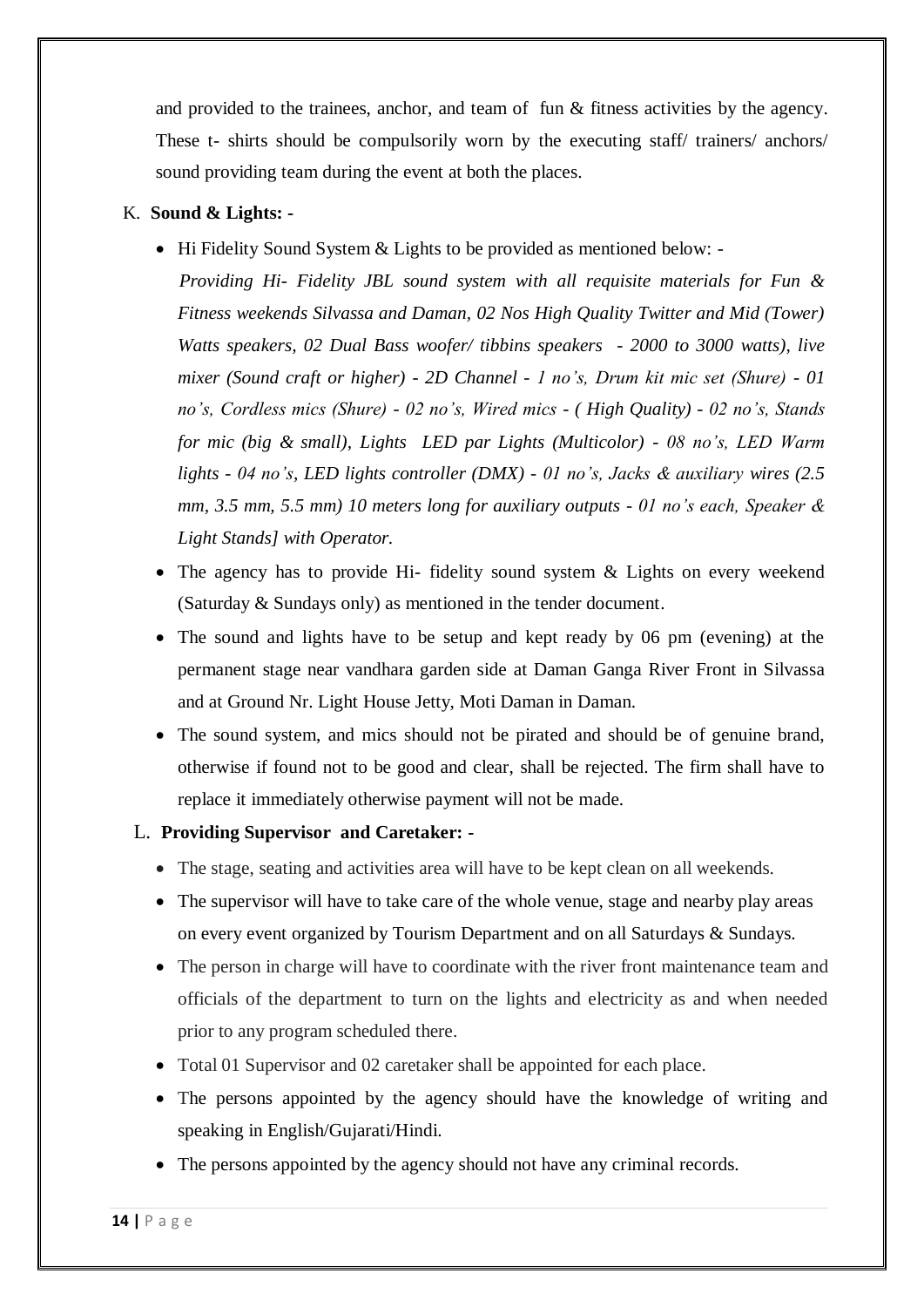The Agency should submit a photograph, ID proof and full details of the persons appointed for the operation and maintenance of the fun & fitness weekends to the Tourism Department and any other details which asked for.

#### M. **The Role of the Supervisor will carry out the following work (Morning Sessions):-**

- The person in charge will have full authority to strictly NOT allow any bicycle, bikes, Vehicles on the inside both the venue at any time of the day and night.
- The deployed supervisor will have to provide certificates to the fitness trainers for distributing it amongst the winners of fitness challenge in the morning time. The design for the certificate will be finalized by the department. 1<sup>st</sup> three winners will be given certificates by the trainers every day .
- The person in charge will have to lend materials such as yoga mats/ carpet to yoga trainers, Bluetooth Speakers and Mic for Zumba Trainer, for Morning Fitness Sessions as required.
- The person in charge will have to collect and safely keep the mattress, speakers, mic, certificates, etc. and will have to keep in their custody only. The Department will not provide any place to keep the materials.

#### N. **The Role of the Supervisor will carry out the following work (Evening Sessions):-**

- The supervisor will have to setup musical instruments such as Drums, Guitar & Casio with their respective stands at the stage for public participation in evenings on every weekend.
- The supervisor should make a register, where all participants & performers will have register themselves to sign in & sign out while getting their materials to before and after using. The participants can register themselves by calling on the contact no. or by directly coming at the spot.
- It is the full responsibility of the successful agency to take care of their own materials.
- In any emergency case, the person in charge should call 108 for medical help and 100 for police help for assistance and also inform the officials of Tourism Department.

#### O. **Providing Honorarium to the Trainers, Anchors and Supervisor: -**

 The successful agency will have to provide a minimum honorarium/ fees of Rs. 500/ per session per head to 03 trainers (i.e., yoga, Zumba & fitness) for morning fitness activities and Rs. 500/- to 02 caretaker and Rs. 700/- per session per head to 01 Anchor and 01 Supervisor for evening entertainment sessions. The payment can be done on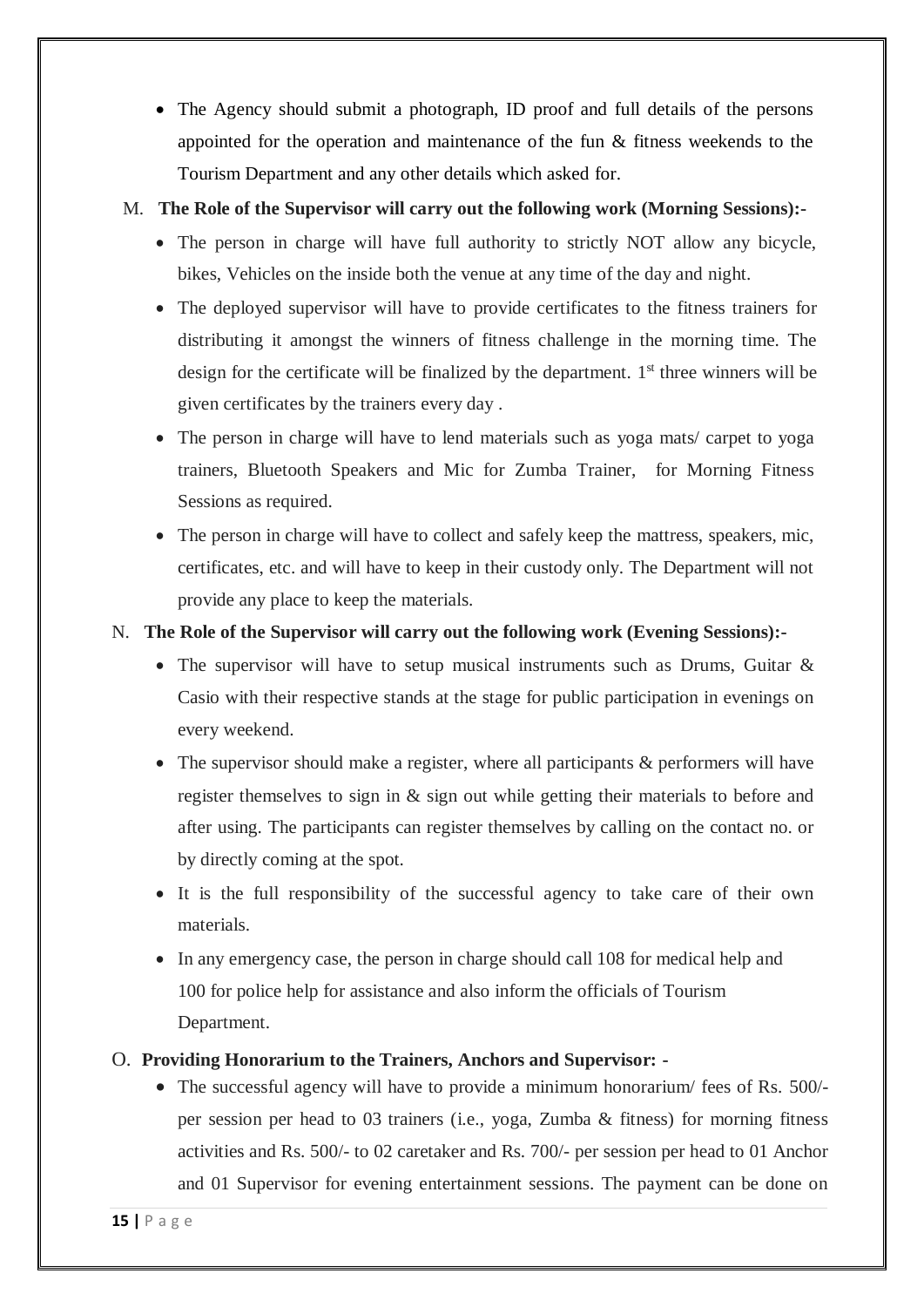day to day or monthly basis to the hired trainers and anchors. The artists can be changed on weekly or monthly basis in order to give an opportunity to other peoples.

- The agency can select their own trainers and anchor or can select the local professional ones who are willing to work and are already in coordination with the Department.
- The payment should be done accordingly in their respective accounts. If cash is provided to them on day-to-day basis. A muster card or a logbook should be maintained with name, date and receiver's signature mentioned on it. The agency will have to provide proof of payments made to the trainers and anchor at the time of submission of bill i.e., every three (03) months.

#### P. **To do List for Trainers and anchor: -**

- The fitness trainer should arrange different fitness challenge games for all participants on every weekend, where the  $1<sup>st</sup>$  three winners will be rewarded with the certificate and their names also will be listed on the leader board.
- The fitness trainer should arrange various games for the daily visiting participants. The exercise/ fitness challenge should not be repeated frequently.
- The Zumba trainer will have to coordinate with the supervisor and arrange the Bluetooth trolley speaker with mic for Zumba dance and hand over again to the supervisor after finishing the program.
- The yoga trainer will have to coordinate with the supervisor and arrange the yoga mats and mattress and hand over again to the supervisor after finishing the program.
- The anchor will have to coordinate with the DJ for mics, games, list of participants for the program, on the spot participation of children, adults, and senior citizen.
- The anchor should not charge any amount from the participant. If found, strict action will be taken against the person and his/her name will be blacklisted for any future work. The Fun & Fitness weekend program is a free program for the people of the territory and the visiting tourists. Every trainer, performer, participant, tourist who are willing to perform should get a chance to take part in this activities/ program is the moto of this initiative.
- The anchor will have to register all the names who performs singing, dancing, or any other talent they showcase. Also, he/ she should prepare a distinguish list of the best artists who performs better, for any future reference/ department's requirement.
- The Anchor should use decent language while hosting the program. He/ She should avoid any controversial statements or dialogues. He/ She shall be only liable for any mishap.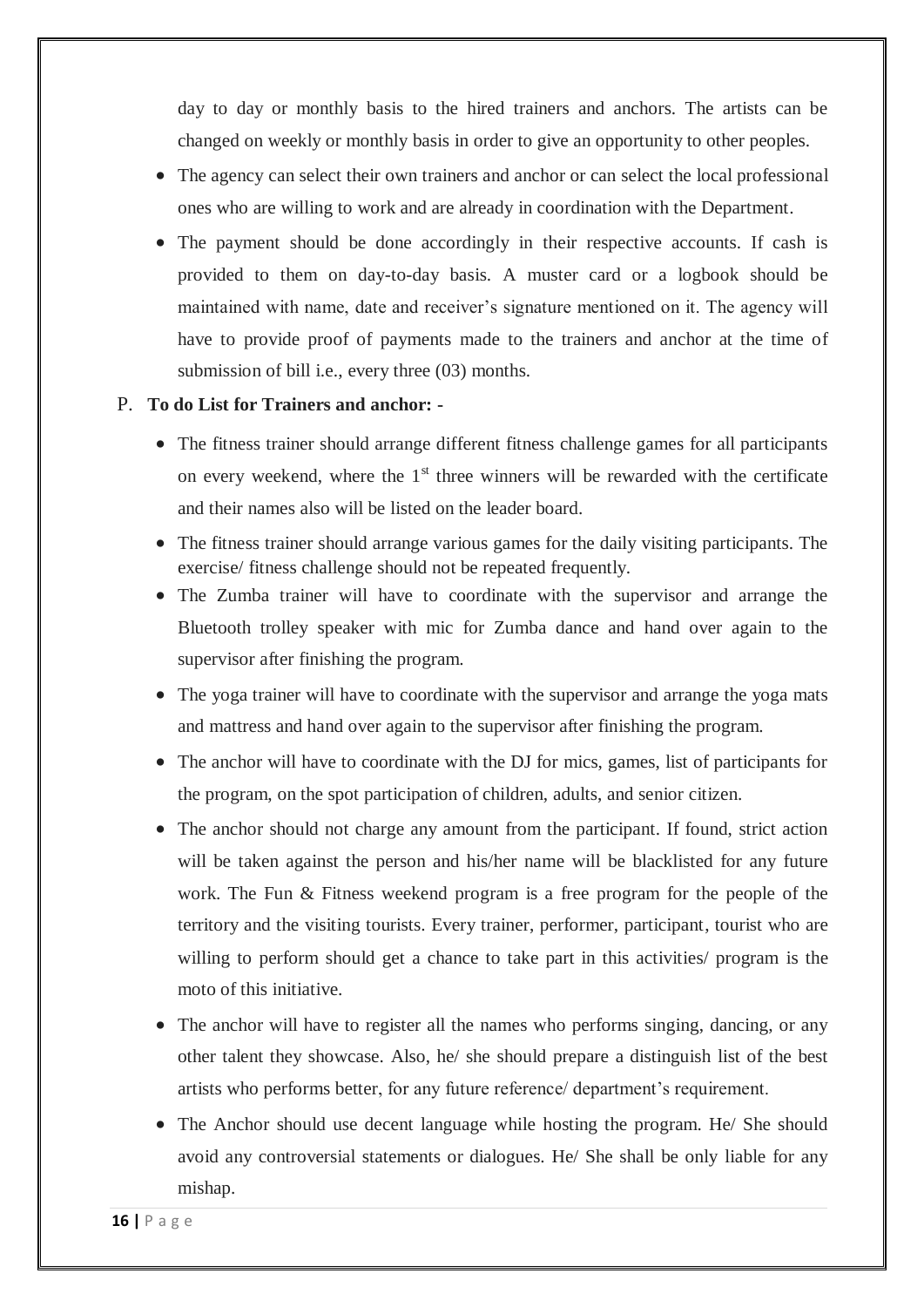### **SECTION – 6 (INSTRUCTIONS TO BIDDER)**

#### **1. Tender Contents**

The Tenders are to be submitted online on [www.ddtenders.gov.in](http://www.ddtenders.gov.in/) and offline at the office of the Member Secretary- SPOTAC, DNH& DD, Behind Bus Stand, Nani Daman, Daman in 2 part bid system: -

- Technical Proposal (Online & Offline)
- Financial Proposal (Online only)

#### **A. Technical Proposal (to be submitted online & offline both)**

The Technical proposal should contain

a) Submission of all the mandatory documents to be duly signed & stamped and sealed in an envelope

#### **B. Financial Proposal (BOQ to be submitted online only)**

The Agency must submit the financial bid for implementing the assignment as per the format enclosed. The financial bid should contain all expenses involved up to completion of the assignment.

#### **2. Right to accept / reject tender**

No tender will not be considered unless the tender documents are fully and filled in. All information that may be asked from a bidder must be unequivocally furnished.

The Member Secretary (SPOTAC) reserves to itself the right to accept or reject any tender or reject all tenders without assigning any reason thereof, and without thereby incurring any liability to the affected bidders. The tenders shall be considered invalid and non-responsive for non-submission of any document stipulated herein.

#### **3. Commencement of Work**

The following weekend dates will be the considered as the date of commencement of work after issuing the work order.

#### **4. Escalation of Prices**

The amount in the accepted financial bid shall be firm and shall remain applicable during the entire period of the contract till completion (including extension of time granted, if any) and no escalation in prices will be permitted due to increase in prices of materials, rise in labour prices or due to any other reasons.

#### **Member Secretary (SPOTAC) DNH & DD**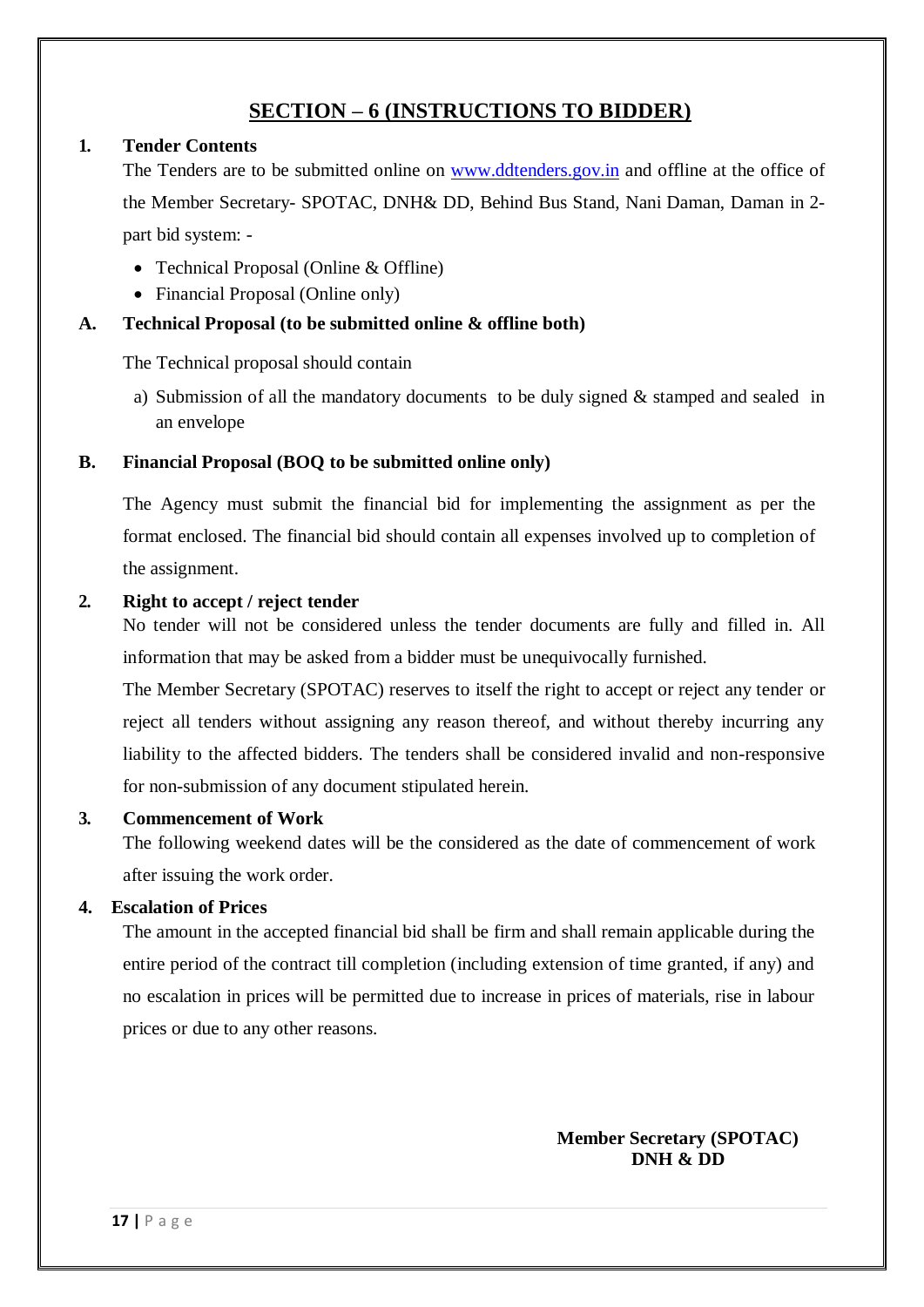## **SECTION 7 – (FINANCIAL BID)**

*(to be filled online only)*

| Organizing Fun & Fitness Weekends at Daman Ganga Riverfront in Silvassa<br>and Light House Jetty Ground in Daman for the Year 2021-2022. |                                                                                                                                                                                                                                                                                                                                                                                                                                                                                                                                                                                                                                                                                                                                                                                                              |                |                |                     |             |                               |
|------------------------------------------------------------------------------------------------------------------------------------------|--------------------------------------------------------------------------------------------------------------------------------------------------------------------------------------------------------------------------------------------------------------------------------------------------------------------------------------------------------------------------------------------------------------------------------------------------------------------------------------------------------------------------------------------------------------------------------------------------------------------------------------------------------------------------------------------------------------------------------------------------------------------------------------------------------------|----------------|----------------|---------------------|-------------|-------------------------------|
| Sr.<br>N <sub>0</sub>                                                                                                                    | <b>Particulars</b>                                                                                                                                                                                                                                                                                                                                                                                                                                                                                                                                                                                                                                                                                                                                                                                           | Qty            | Location       | Rate<br>per<br>Unit | <b>Days</b> | <b>Total</b><br><b>Amount</b> |
| $\mathbf{1}$                                                                                                                             | Providing Hi- Fidelity JBL sound system<br>with all requisite materials for Fun & Fitness<br>weekends at River Front, 02 Nos High<br>Quality Twitter and Mid (Tower) Watts<br>speakers, 02 Dual Bass woofer/ tibbins<br>speakers - 2000 to 3000 watts), Live mixer<br>(Sound craft or higher) - 2D Channel - 1 nos,<br>Drum kit mic set (Shure) - 01 nos, Cordless<br>mics (Shure) - 02 nos, Wired mics - (High<br>Quality) - 02 nos, Stands for mic (big $\&$<br>small), Lights for Stage LED par Lights<br>(Multicolour) - 08 nos, LED Warm lights - 02<br>nos, LED lights controller (DMX) - 01 nos,<br>Jacks & Aux wires (2.5 mm, 3.5 mm, 5.5<br>mm) 20 metres for auxiliary outputs - 01 nos,<br>Light & Sound Stands as necessary, Sound &<br>Lights Operator for total 39 weekends at<br>DNH & Daman. | $\mathbf{1}$   | $\overline{2}$ |                     | 78          |                               |
| $\overline{2}$                                                                                                                           | Minimum Fees for 01 Supervisor for<br>organizing, maintaining of games, musical<br>Equipments, etc. and 01 Anchor<br>for<br>Entertainment Sessions for the Fun & Fitness<br>weekends for morning and evening sessions<br>on every Saturdays & Sundays for 39<br>weekends at DNH & Daman.                                                                                                                                                                                                                                                                                                                                                                                                                                                                                                                     | $\overline{2}$ | $\overline{2}$ |                     | 78          |                               |
| 3                                                                                                                                        | Minimum Fees for 02 Caretaker for crowd<br>management $\&$ various setup and 03 fitness<br>trainers (Yoga, Zumba and Fitness Trainers<br>for morning sessions) on every Saturday $\&$<br>Sundays for 39 weekends at DNH & Daman.                                                                                                                                                                                                                                                                                                                                                                                                                                                                                                                                                                             | 5              | $\overline{2}$ |                     | 78          |                               |
| 4                                                                                                                                        | Production work at Light House Jetty Ground at Moti Daman Area in Daman for every<br>Saturday and Sundays i. e. for 39 weekends. (only for Daman).                                                                                                                                                                                                                                                                                                                                                                                                                                                                                                                                                                                                                                                           |                |                |                     |             |                               |
| $\mathbf{i}$                                                                                                                             | <b>Temporary Wooden Stage of Size 20 L x 10</b><br>W x 3 H ft. with both side Stairs, carpet,<br>bordered with black frills. One Time Purchase<br>and Installation.                                                                                                                                                                                                                                                                                                                                                                                                                                                                                                                                                                                                                                          | $\mathbf{1}$   | $\mathbf{1}$   |                     | 1 time      |                               |
| $\ddot{\mathbf{i}}$                                                                                                                      | Lights for Brightening of Stage and Public<br>viewing area on poles on all sides (LED 200<br>Watts White Lights 2 each on 5 Poles). One<br>Time Purchase and Installation.                                                                                                                                                                                                                                                                                                                                                                                                                                                                                                                                                                                                                                   | 10             | $\overline{2}$ |                     | 1 time      |                               |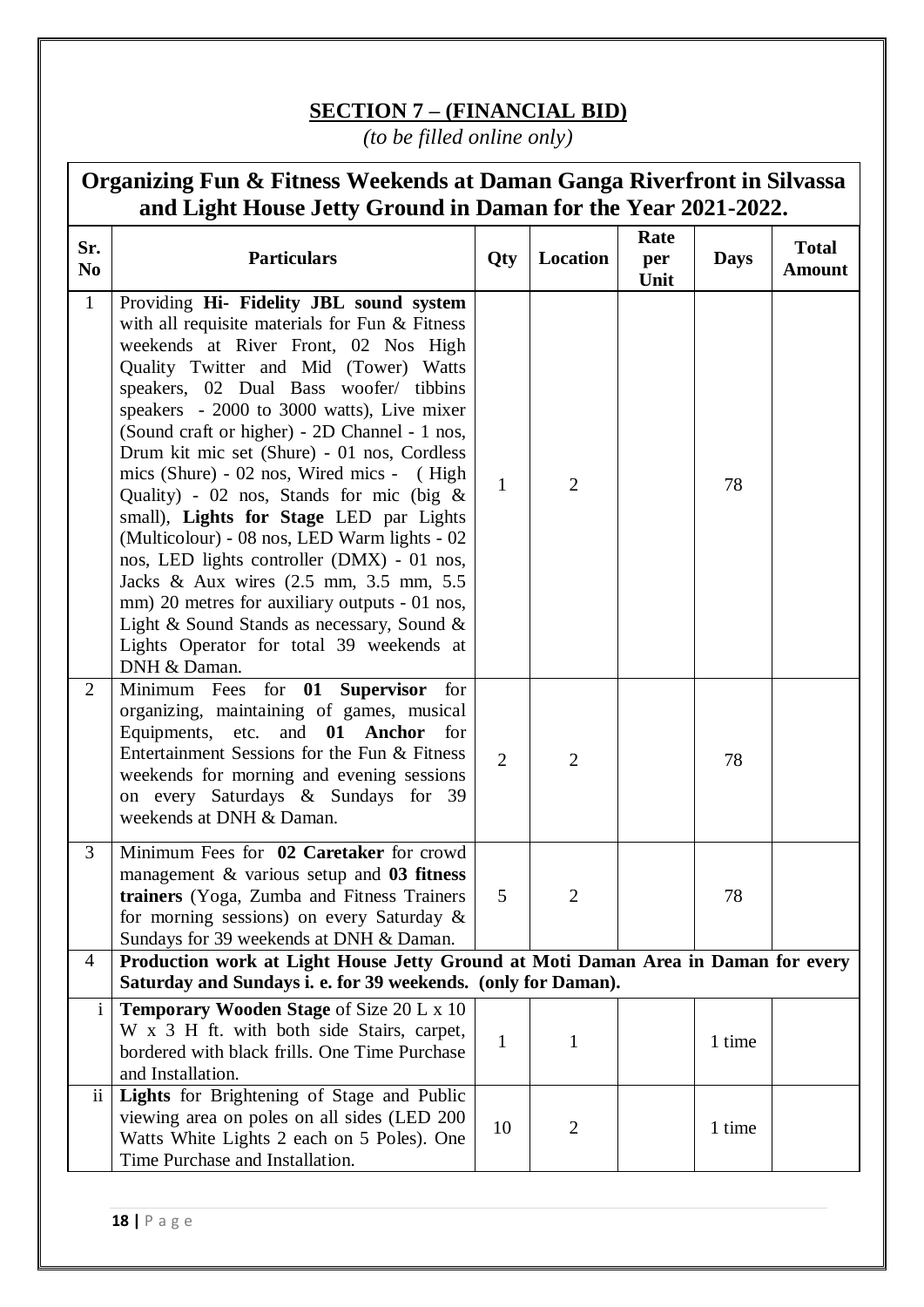| iii             | "Fun & Fitness Weekends" Star Flex                                                 |                |                |        |
|-----------------|------------------------------------------------------------------------------------|----------------|----------------|--------|
|                 | <b>Backdrop</b> for stage of size 20 x 10 ft. One                                  | $\mathbf{1}$   | $\mathbf{1}$   | 1 time |
|                 | Time Purchase and Installation.                                                    |                |                |        |
| 5 <sup>5</sup>  | Providing A4 Size Certificates for Fitness                                         |                |                |        |
|                 | Challenge winners in morning sessions only                                         | $\overline{3}$ | $\overline{2}$ | 78     |
|                 | on every weekend (i.e., Saturday & Sunday)                                         |                |                |        |
|                 | for 39 weekends in DNH & Daman.                                                    |                |                |        |
| 6               | Printing of Multicolour Pamphlets (2 Sided)                                        |                |                |        |
|                 | of Fun & Fitness Weekends for News Paper                                           | 1000           | $\overline{2}$ | 1 time |
|                 | Insertion in Daman & DNH with Distribution                                         | $\theta$       |                |        |
|                 | Fees in DNH & Daman.                                                               |                |                |        |
| $\overline{7}$  | Musical Instruments for Public Participation (Only for Daman - One Time Purchase). |                |                |        |
| $\mathbf{i}$    | 07 Pcs Drum Kit Set with Sticks, Stands,                                           | $\mathbf{1}$   | $\mathbf{1}$   | 1 time |
|                 | Pedals and tools.                                                                  |                |                |        |
| $\mathbf{ii}$   | Casio with Stand and Cord.                                                         | $\mathbf{1}$   | $\mathbf{1}$   | 1 time |
| iii             | Acoustic Guitar Branded<br>with Auxiliary                                          |                |                |        |
|                 | Output and Capo and 10 Metres Auxiliary                                            | 2              | 1              | 1 time |
|                 | 6.35 No. Jack).                                                                    |                |                |        |
| 8               | <b>Fitness Equipments and Materials (One Time Purchase).</b>                       |                |                |        |
| $\mathbf{i}$    | Yoga Mats                                                                          | 15             | $\overline{2}$ | 1 time |
| $\ddot{\rm ii}$ | Bluetooth Trolley Speaker for Zumba                                                | $\mathbf{1}$   | $\overline{2}$ | 1 time |
| 9               | T-shirt for Trainers, Anchor & Team for the                                        | $\overline{7}$ | $\overline{2}$ | 1 time |
|                 | activities.                                                                        |                |                |        |
| 10              | Information Board on MS Frame with Stand                                           | $\overline{2}$ | 1              | 1 time |
|                 | (Size 05 x 10 ft)                                                                  |                |                |        |
|                 | <b>Sub Total</b>                                                                   |                |                |        |
|                 | GST @ 18%                                                                          |                |                |        |
|                 | Grand Total (in words).                                                            |                |                |        |
|                 | Rounded off to (in words)                                                          |                |                |        |

## **Signature & Seal of the Bidder Date:**  $/$  /2021.